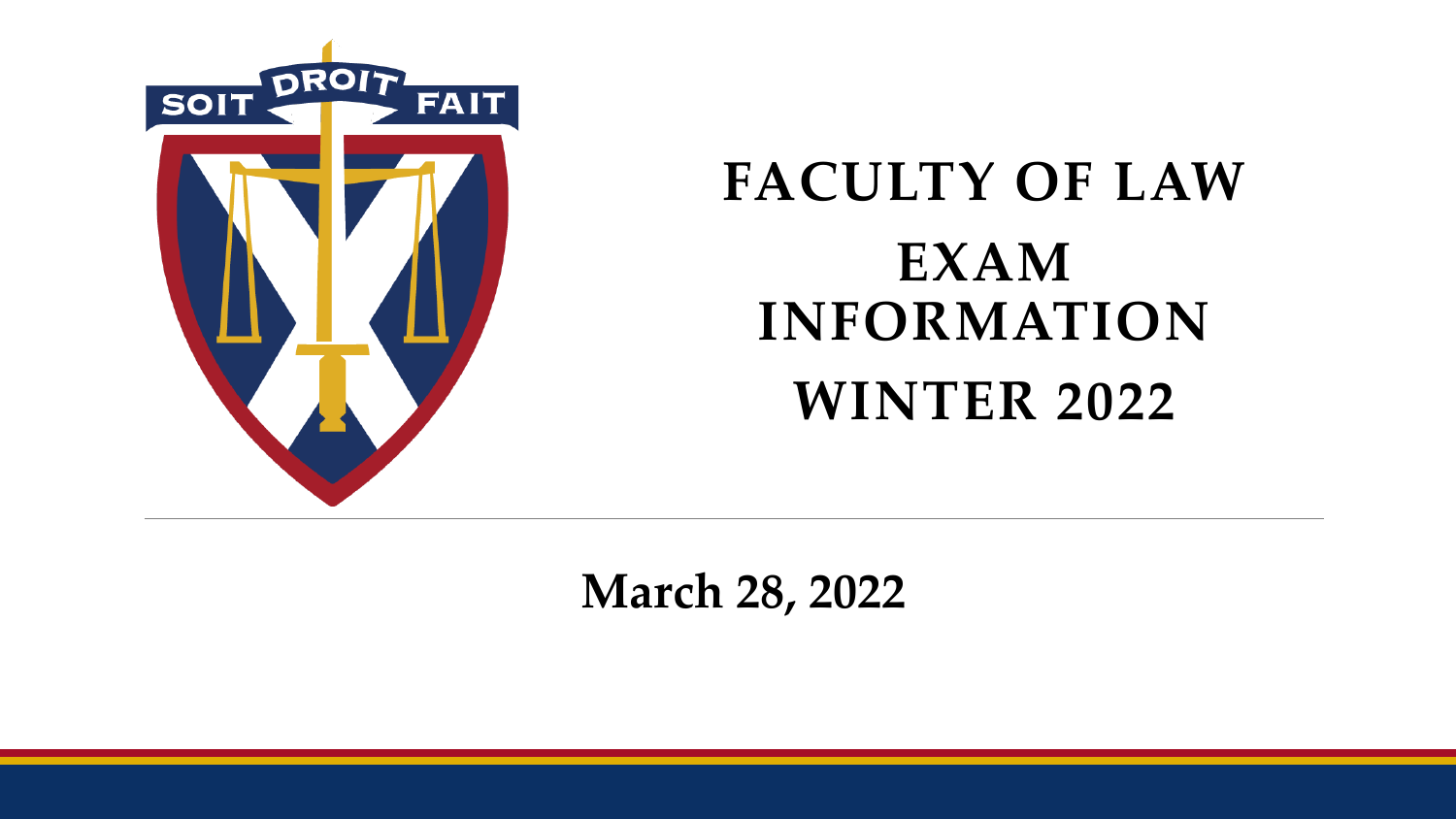### Remote Exams

- All exams will be delivered remotely in onQ.
- Follow the instructions on the exam cover page, which will outline permitted materials and instructions on how to upload.
- Rooms 201 & 202 will be available on a first-come-first-serve basis if you wish to write in the Law building.
- Study space in the Learning Commons is available during exams, please book before you come to campus: [Online Form](https://outlook.office365.com/owa/calendar/BOOKINGS_LAW_Faculty_of_Law_Study_Space@queensuca.onmicrosoft.com/bookings/).
- [Exam Schedule](https://law.queensu.ca/programs/jd/academic-program/course-information/exam-schedule)



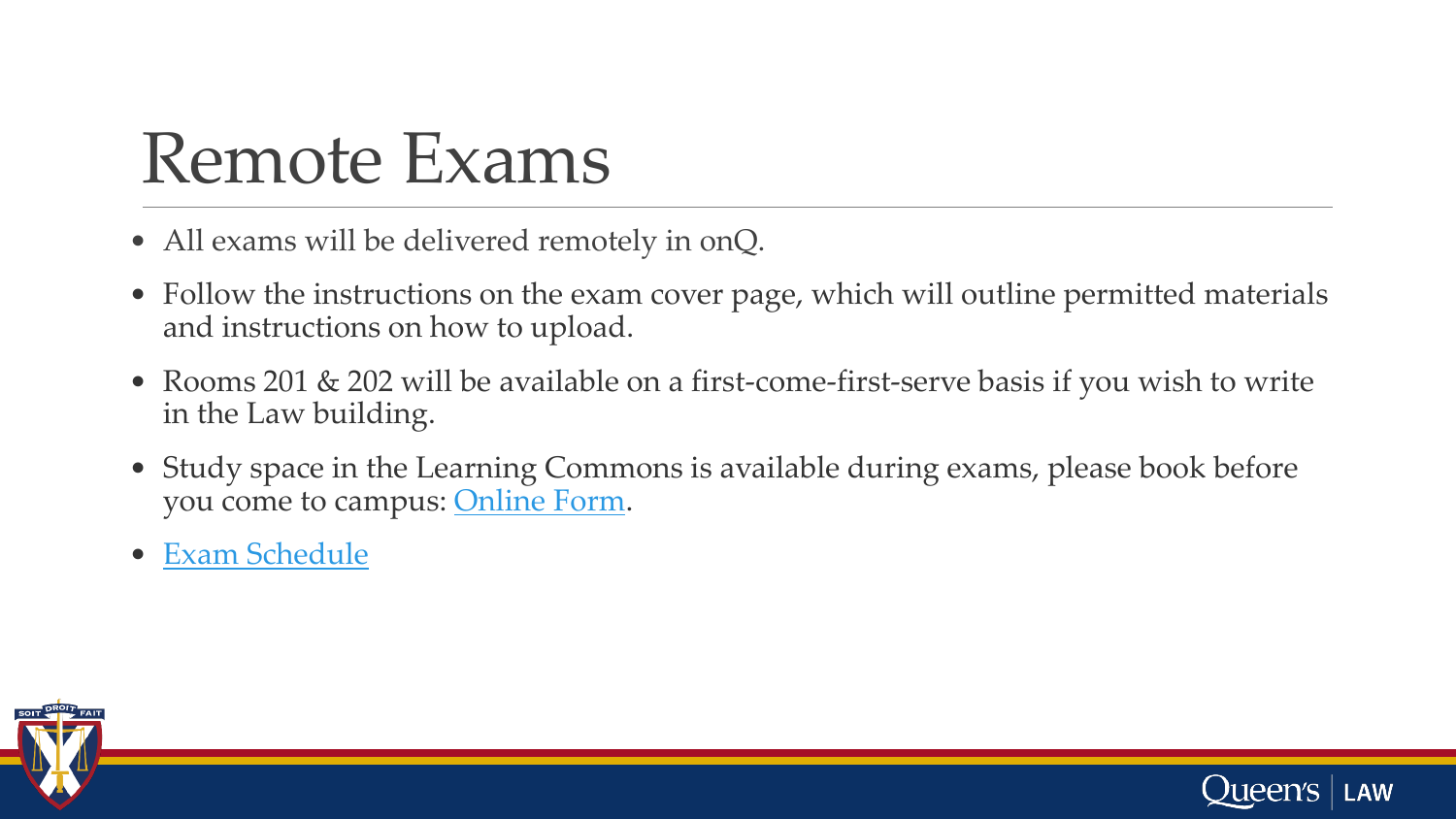# Academic Integrity

- Before gaining access to the exam, you will be required to submit an academic integrity statement which confirms your acknowledgement and understanding of the **[Academic Integrity policies.](https://law.queensu.ca/sites/default/files/img/Programs/JD%20Program/Academic%20Program/Academic%20Integrity/Queen)**
- All regulations and policies are detailed in the Queen's Law **[Academic Calendar.](https://law.queensu.ca/programs/jd/student-support/academic-calendar)**
- Queen's University takes academic integrity seriously. Any suspected departures from academic integrity will be investigated as per the Senate Policy on Academic Integrity [\(link: https://www.queensu.ca/academicintegrity/general-information/integrity](https://www.queensu.ca/academicintegrity/general-information/integrity-policies/academic-integrity-policy-documents)policies/academic-integrity-policy-documents ) and the Faculty of Law Departures From Academic Integrity Guidelines (link:

<https://law.queensu.ca/programs/jd/student-support/academic-integrity>).



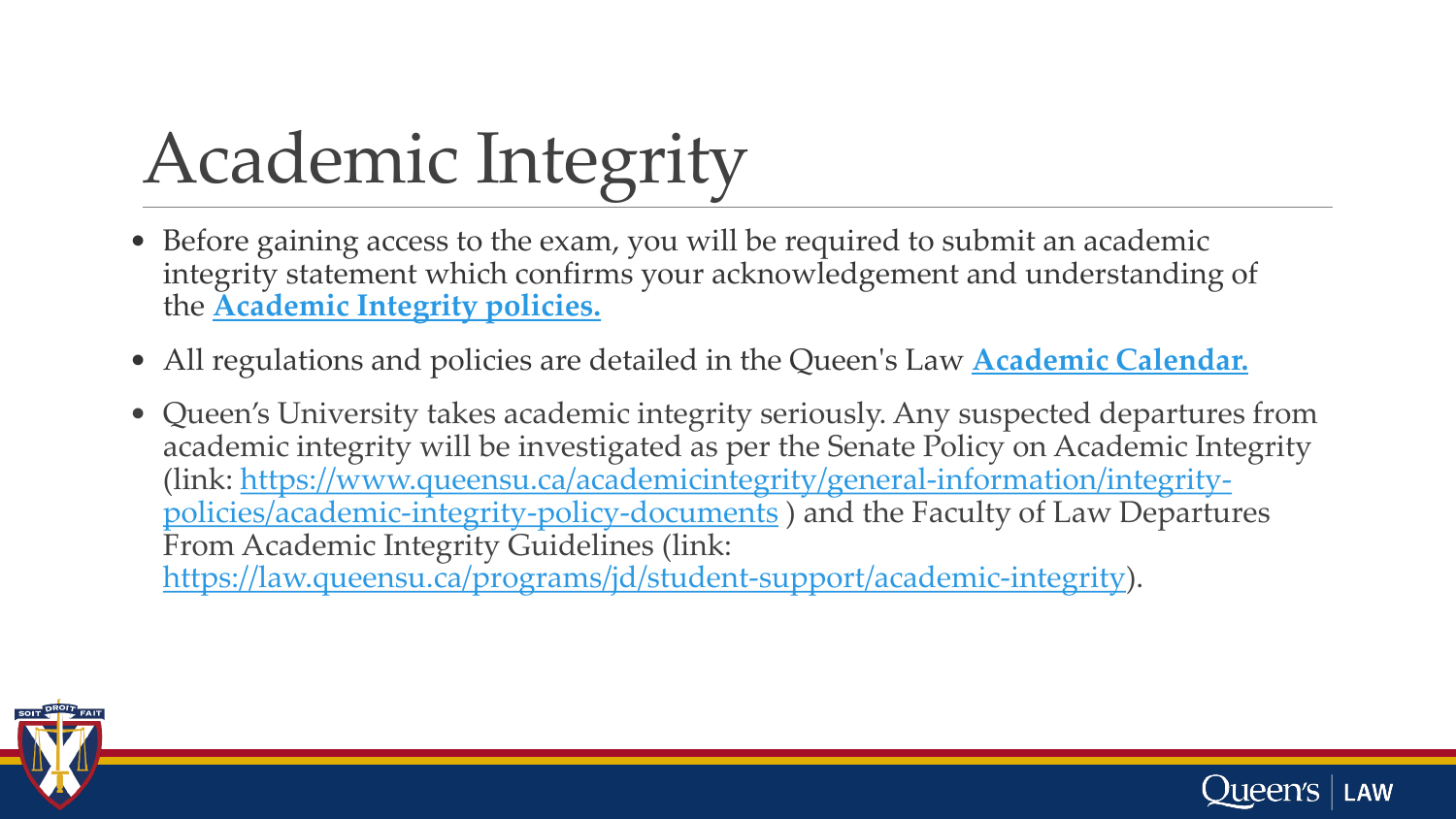

#### **Technical Issues**

• If any issues arise, please contact the Law IT support team at **[lawitsupport@queensu.ca](mailto:lawitsupport@queensu.ca)**.



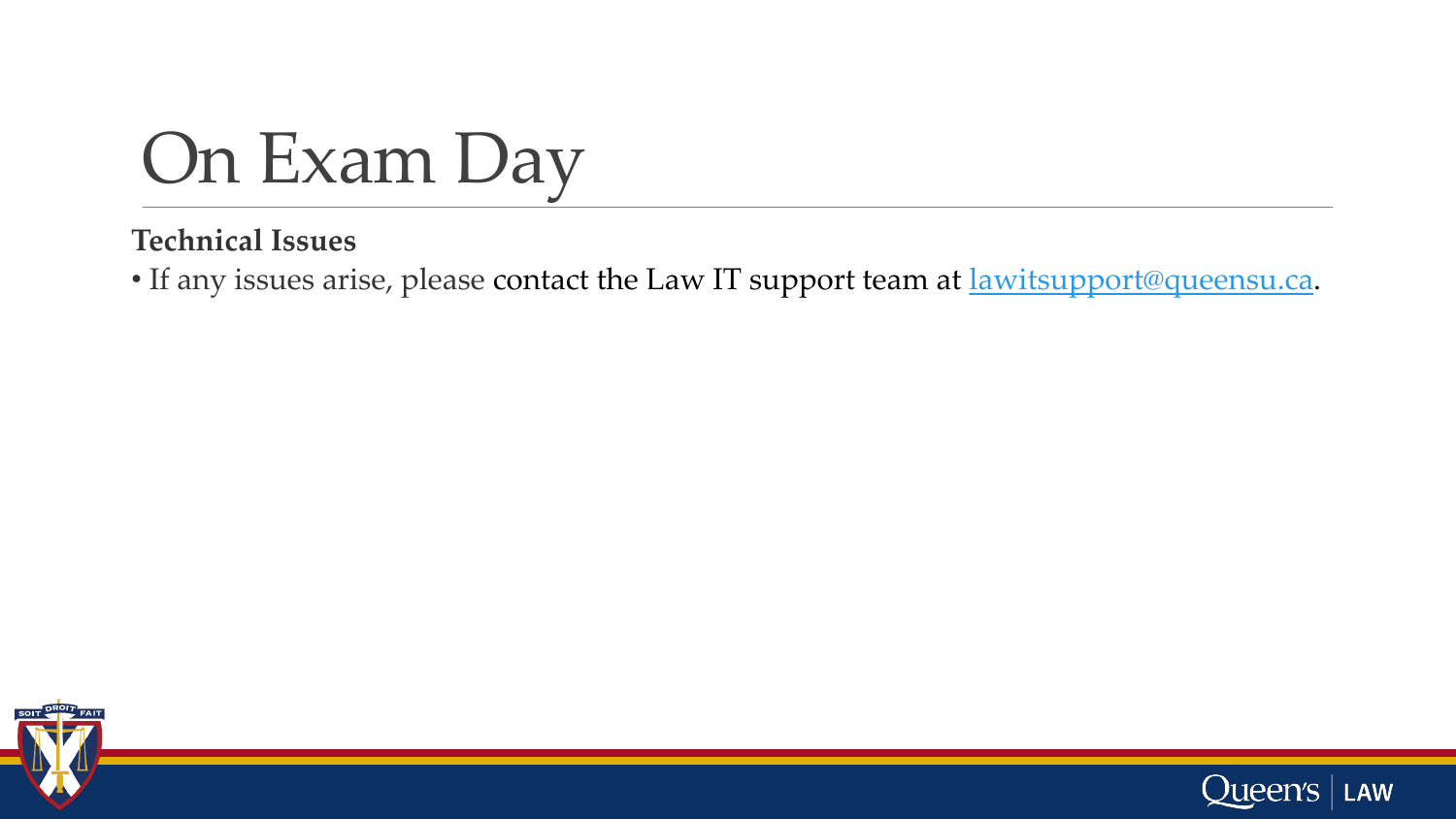## Exam Accommodations

- If you require accommodations for exams, please ensure you have registered with Student Wellness Services. Also send your Letter of Accommodation to Helen Connop, [helen.connop@queensu.ca](mailto:helen.connop@queensu.ca).
- Do not contact your instructor with exam incidents/issues. To report an incident during your exam, please do so immediately following your exam to Helen Connop.
- Please email <u>lawexams@queensu.ca</u> if you require a time zone accommodation.
- Students with an accommodation for additional time will receive a confirmation email next week.



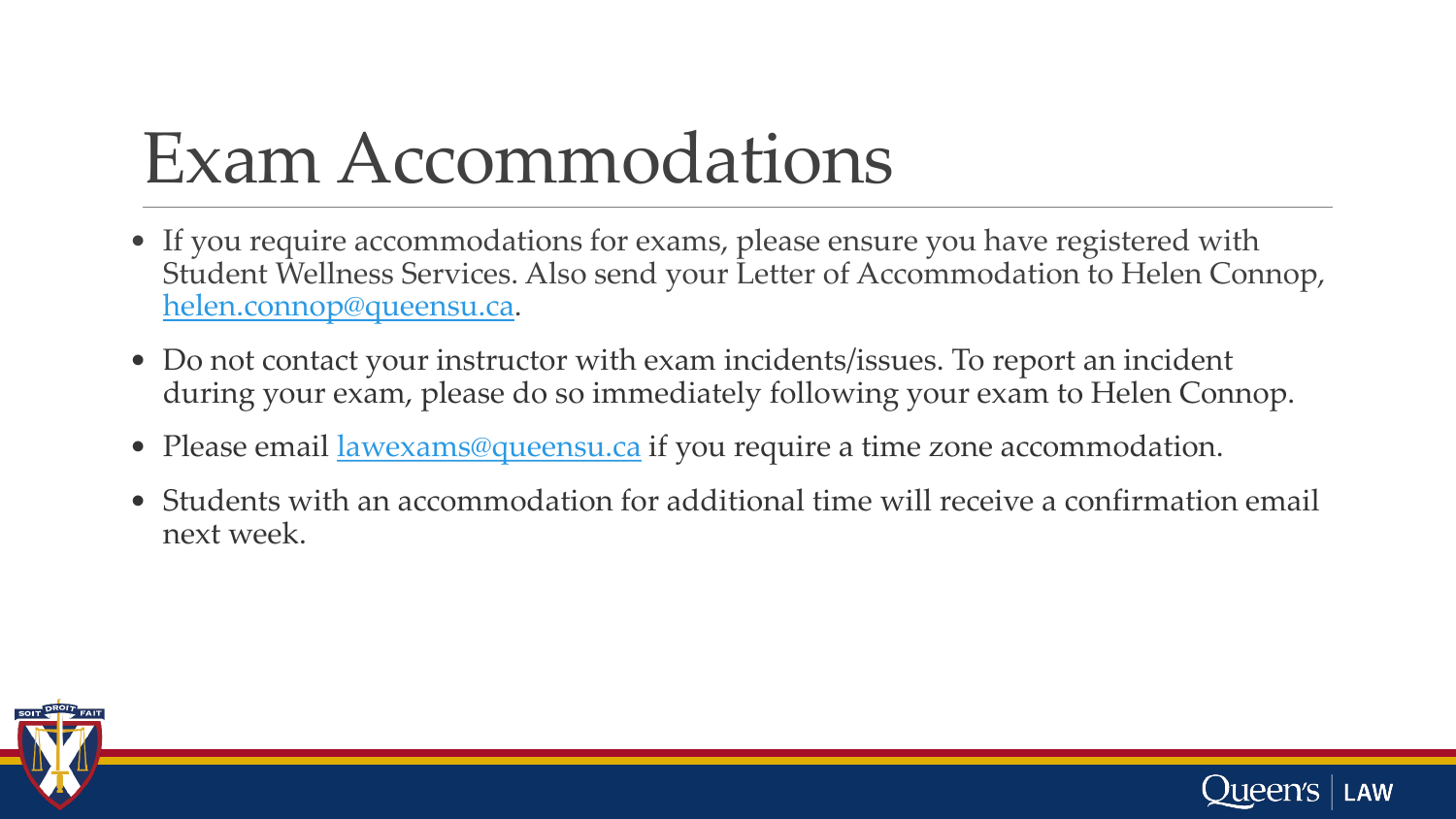### Permitted Materials

Pay close attention and prepare in advance. Permitted materials will vary by course.

| You ARE permitted to                                                                                      | You ARE NOT permitted to                 |
|-----------------------------------------------------------------------------------------------------------|------------------------------------------|
|                                                                                                           |                                          |
| <b>•For technical issues</b> , please contact the Law IT <b>•</b> Access any web resources apart from the |                                          |
| support team at lawitsupport@queensu.ca.                                                                  | onQ assignment submission folder, unless |
|                                                                                                           | indicated on your exam cover page.       |
|                                                                                                           | •Use any communication tools including   |
|                                                                                                           | but not limited to: email, texting,      |
|                                                                                                           | messenger, etc.                          |
|                                                                                                           | • Share questions/answers on any web     |
|                                                                                                           | platform or with any web service.        |
|                                                                                                           | •Take screenshots.                       |



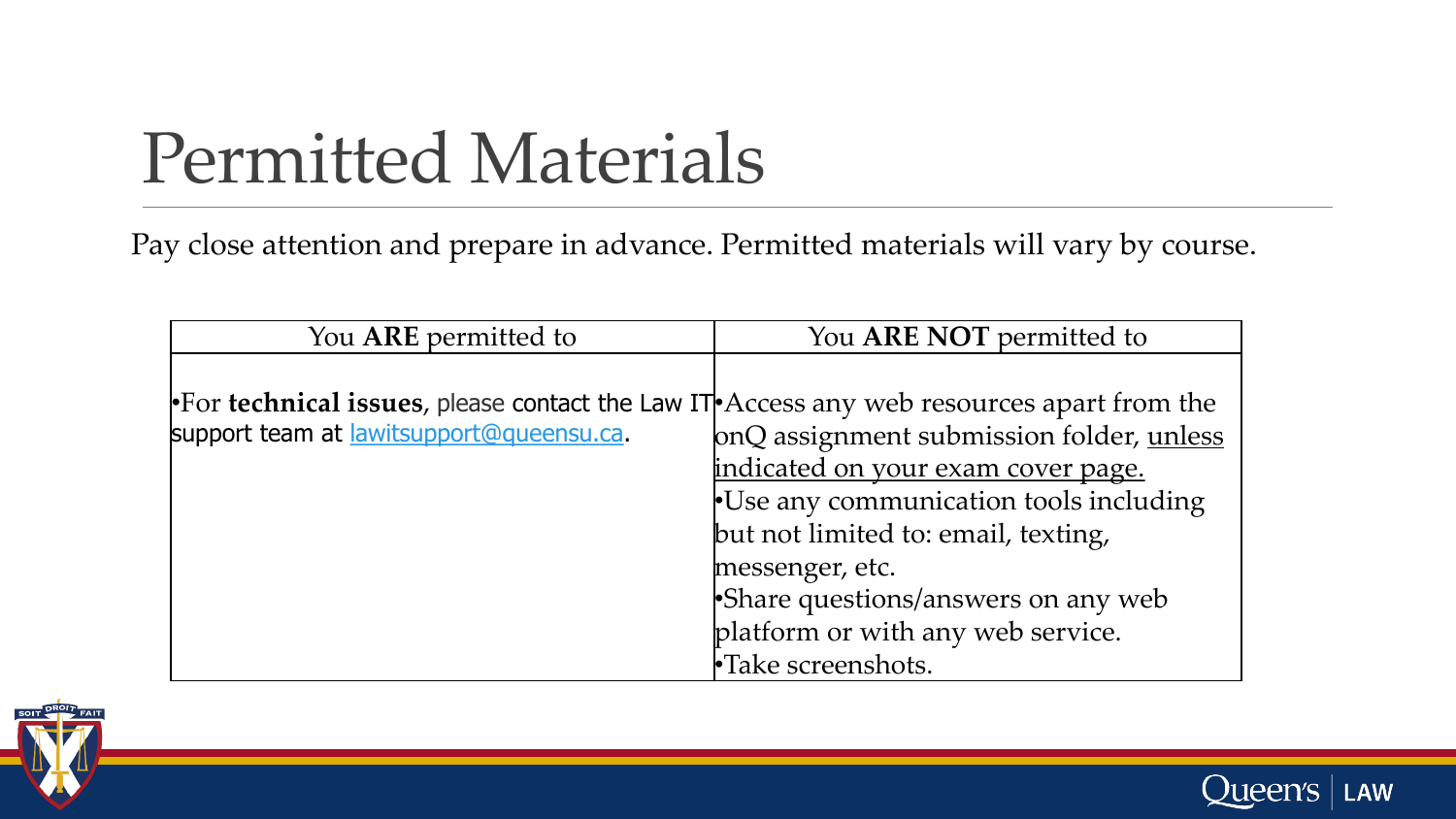#### Reminders

- Identify yourself using your **Student ID**.
- Ensure you upload the correct file in onQ.
- Do not use special characters in your file name (hyphen, slash).
- Five minute upload period.